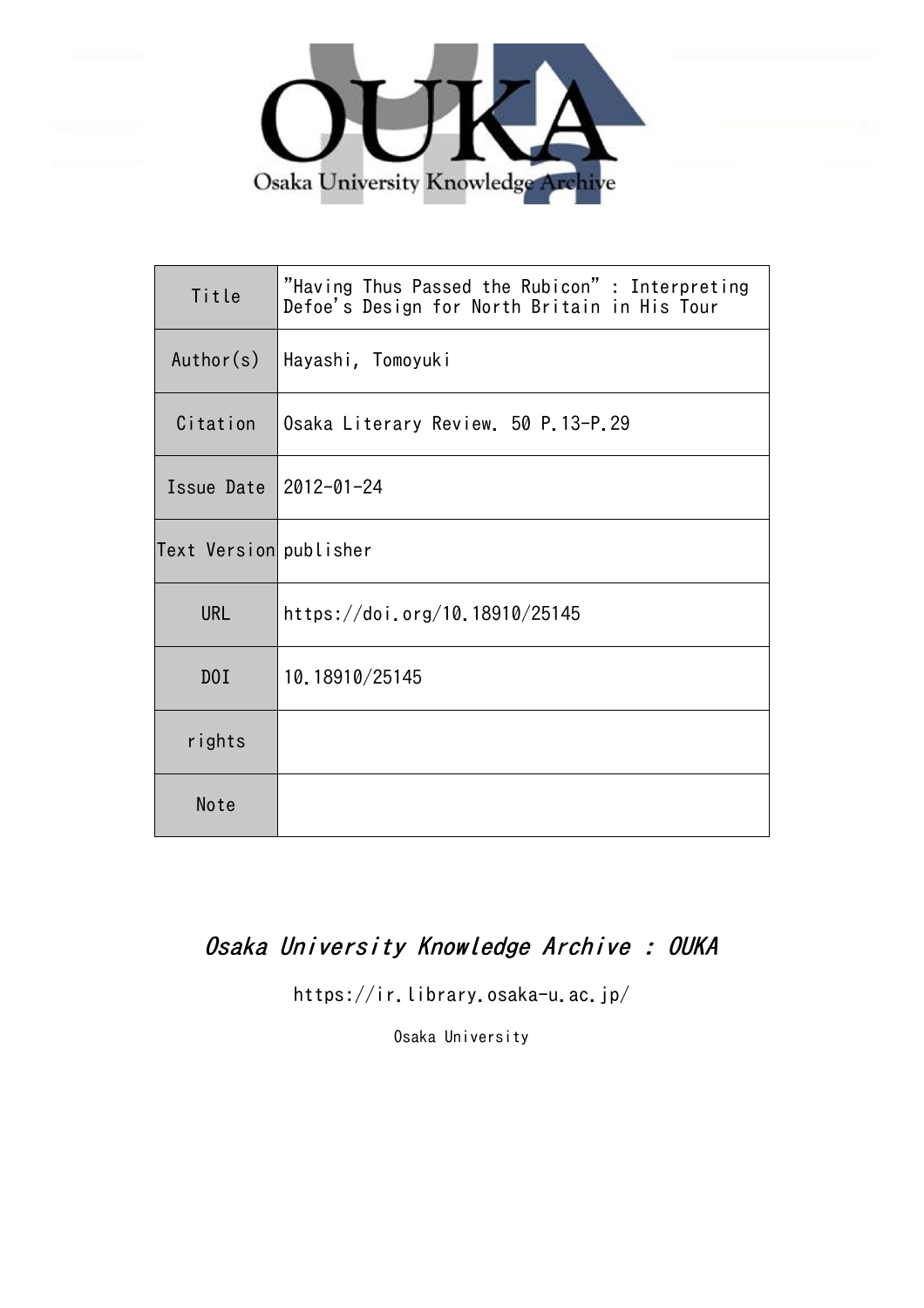# "Having Thus Passed the Rubicon": Interpreting Defoe's Design. for North Britain in His Tour

### HAYASHI Tomoyuki

#### Introduction

In A Tour thro' the Whole Island of Great Britain (1724-26), Defoe says, "I had once, indeed, resolved to have coasted the whole Circuit of Britain by Sea, as 'tis said, Agricola the Roman General, did."' Although he did not actually voyage around the coast, Defoe clearly revealed his ambition to describe in detail all parts of Great Britain in his Tour. Defoe wrote his Tour not only to narrate the facts he sees, but also to paint an image of the prevalent trade networks in his imagination. Hence, he frequently refers to other materials like William Camden's Britania for further information. For Defoe, London is the heart of the trade network in the whole nation: "[The main Stream will run to the Center... as the Blood to the Heart" and London is "the Center of England" (2: 65). It seems that Defoe considers London to be the center of trade activities, just as ancient Rome was connected to many cuties by road.

However, there is another aspect. Some critics consider that "the Tour is, in some respects, a more literary work than Defoe's novels," for "the Tour employed metaphor, hyperbole and paradox" more frequently (Sill 80). As a piece of travel literature, it is very interesting. After crossing the bridge at Nottingham, Defoe claims, "Having thus passed the Rubicon (Trent) and set my Face Northward, I scarce knew which Way to set forward, in a Country too so full of Wonders" (3: 21). Unlike Julius Caesar, Defoe cannot resolve which way to proceed. He seems

13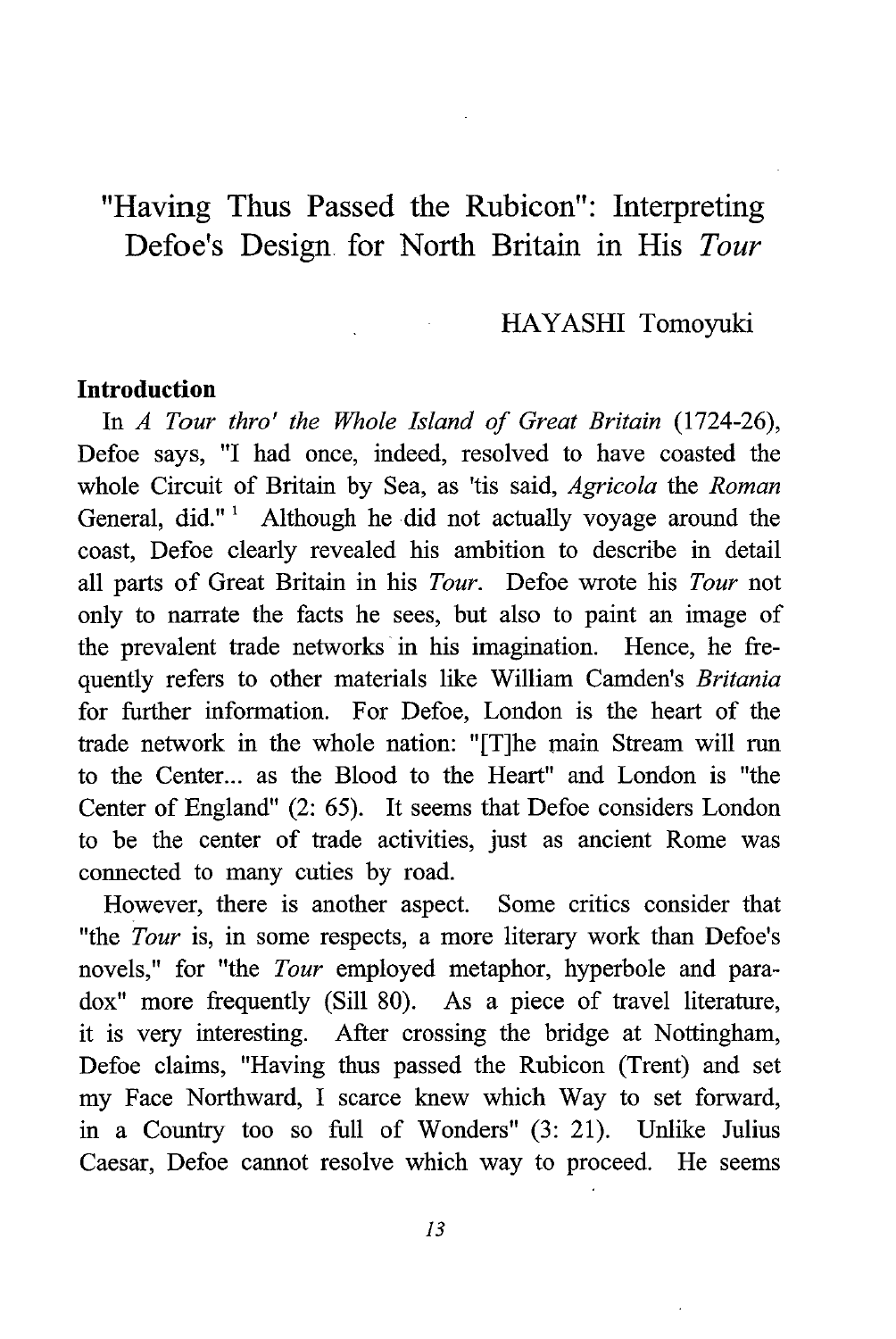less confident when he describes the remotest parts from London. However, another purpose of his Tour is to describe the details of Scotland to prove the fact that "Scotland is not so barren of Things, worth Observation" (3: 161). In fact, he spares a quarter of all his pages to describe Scotland. Defoe continues his journey to John o' Groats, the northernmost part of Great Britain.

In his *Tour*, his primary intention is to provide an account of London, but later Defoe changes his mind and provides a whole picture of the United Kingdom. Hence, Defoe compares himself to the Roman General who made an expedition into Scotland. In this thesis, I'll treat his descriptions of North Britain, especially Scotland, to examine his ideas about how this part could contribute to the improvement of the whole nation.

# Chapter 1: Defoe's Remedy for Centralism

G. M. Trevelyan praises Defoe's Tour in his English Social History thus: "Defoe was one of the first who saw the old through a pair of sharp modern eyes.... [T]his picture of England, drawn by Defoe... leaves the impression of a healthy national life, in which town and country, agriculture, industry and commerce were harmonious parts of a single economic system" (293- 94). For Trevelyan, "a healthy national life" is composed of the local networks to London. To have a harmonized development of "agriculture, industry and commerce," Defoe considers booming river traffic very important. He mentions the names of major rivers like Thames, Wye, Avon, Tweed, and Leith. It is important that he makes his tour along these rivers. For example, Defoe praises the fact that in the town of Bury, the inhabitants enlarged a small river and made it "navigatable" to a larger one, River Lynn, so that "all their Coal and Wine, Iron, Lead, and other heavy Goods, are brought by Water... from London, by the way of Lynn" (1: 97). These "navigatable" rivers, which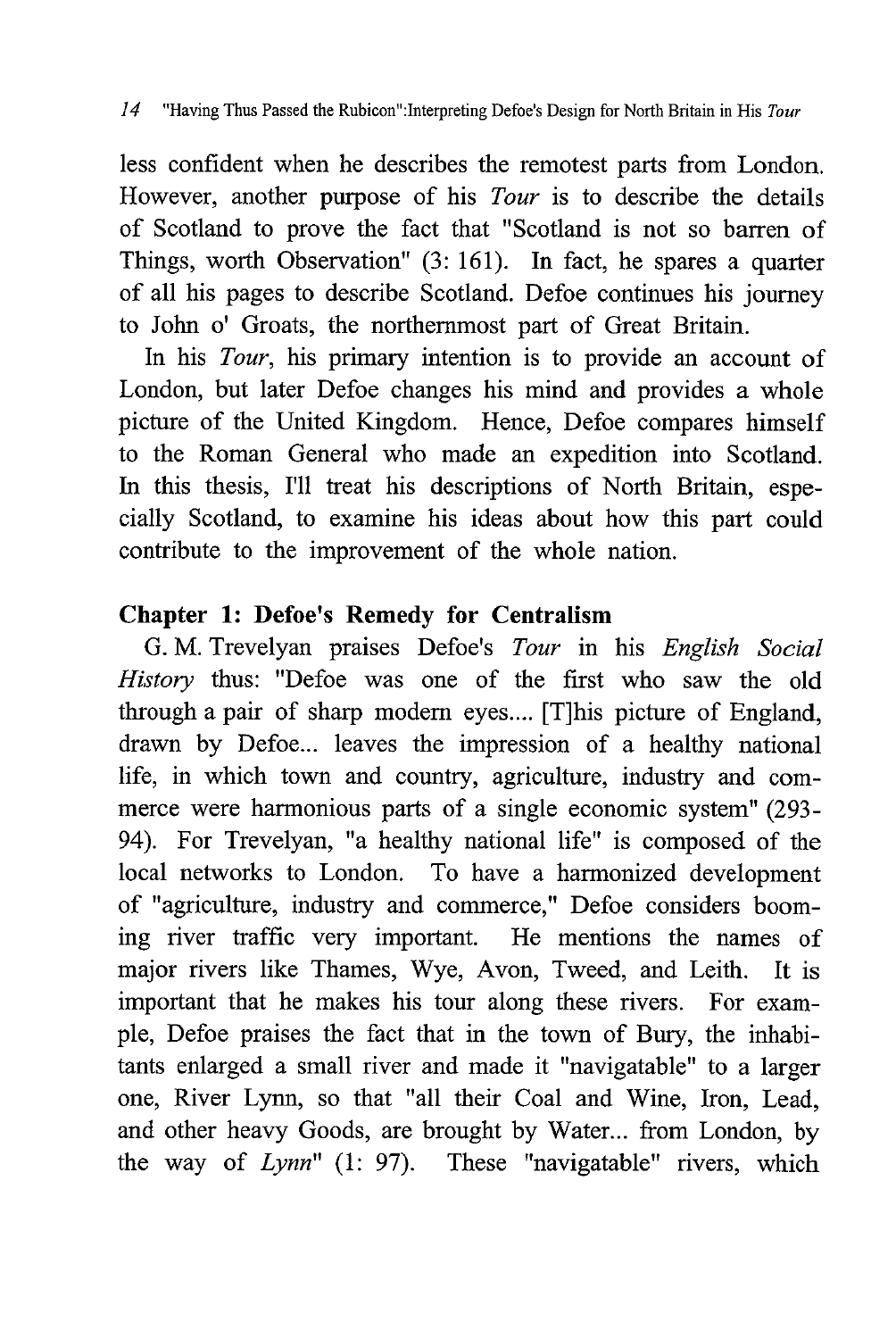cross the country, connect all its parts with London.

Defoe judges the prosperity of towns by the amount of trade. In describing Wiltshire, Defoe says with hyperbole:

Wiltshire itself helps to supply *London* with Cheese, Bacon, Malt, Three very considerable Articles... and I may, without being partial, say, that it is thereby rendered one of the most important Countries in England, that's to say, important to the public Wealth of the Kingdom. (2: 36)

In his Tour, Defoe frequently links the amount of goods traded to London with "the public Wealth." People in the country send their agricultural products to London, and, in return, gain the goods they wish from the London market. Even from Scotland, commodities are brought to this capital city: "These Scots Runts, so they call them, coming out of the cold and barren Mountains of the Highlands in Scotland, feed so eagerly on the rich Pasture... and the Beef is so delicious for Taste, that the Inhabitants prefer 'em to the English Cattle" (1: 108). In his Tour, Defoe explains to the readers about this economic system of the Great Britain.

Meanwhile, he places particular emphasis on the decline of towns. In the preface, he says, "Great Towns decay, and small Towns rise" (1: 48). So far, many researchers like Schellenberg talk about Defoe's concept of "decay". The following is the famous passage in his Tour:

This Town [Dunwich] is a Testimony of the decay of Publick Things, Things of the most durable Nature; and as the old Poet express it,

'By numerous Examples we may see ,

That Towns and Cities Die as well as we.'

The Ruins of Carthage, of the great City of Jerusalem, or of antient Rome are not at all Wonderful to me. (1: 98)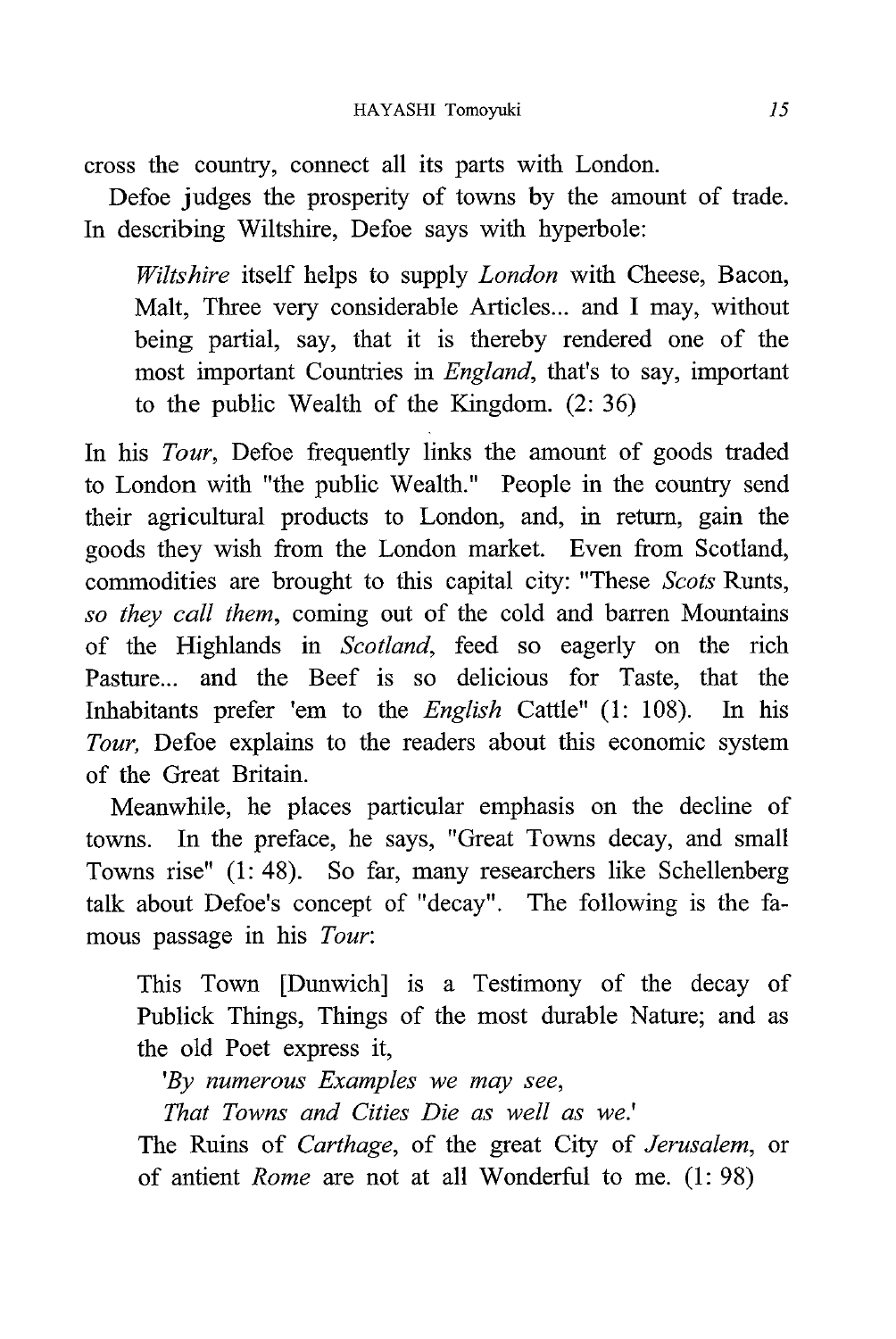Betty Schellenberg says, "[D]ecay seems genuinely puzzling to Defoe as meaningless even godless, failure of art in its responsibility to nature" (300). She disagrees with the idea of decay as the "counter-image" for "every image of growth" in Defoe's Tour.

For example, Defoe talks of Ipswich, the "decaying" town thus: "The loss or decay of this Trade [of constructing ships] accounts for the present pretended decay of the Town Ipswich" (1: 86). However, later Defoe reveals the truth that "the neighborhood of London, which sucks the Vitals of Trade in this Island to itself, is the chief Reason of any decay of Business in this place" (1: 88) and points out "the immense Indraft of Trade to the City of London." I agree with Schellenberg's claim of "Defoe's description of London as the vortex or swallowing mouth of England's economy" (302). London actually has the possibility to destroy the rural economy as well as to allow it to flourish. Defoe also has a fear that this prosperous capital, in future, will perish as did "antient Rome," which he considers as the model.

How will Defoe find a remedy for the bad effects of economic centralization? We can find the answer in his journey to the northern part of Great Britain. After he reaches Nottingham, Defoe divides the Island of Great Britain by the River Trent:

It is true, the Northern Part is much larger than the Southern, now [that] Scotland is united.... But it must be allowed, still, that the Country South by Trent is the Richest by far, and most populous; occasioned chiefly by the City of London.... [W]e shall find them matched if not out-done, by the Growing Towns of Liverpool, Hull, Leeds, and Manchester, and the Cities of Edinburgh and Glasgow.... (3: 14)

These "Growing Towns and Cities" in the north are what Defoe emphasizes as the new hub for all trading activities. Let us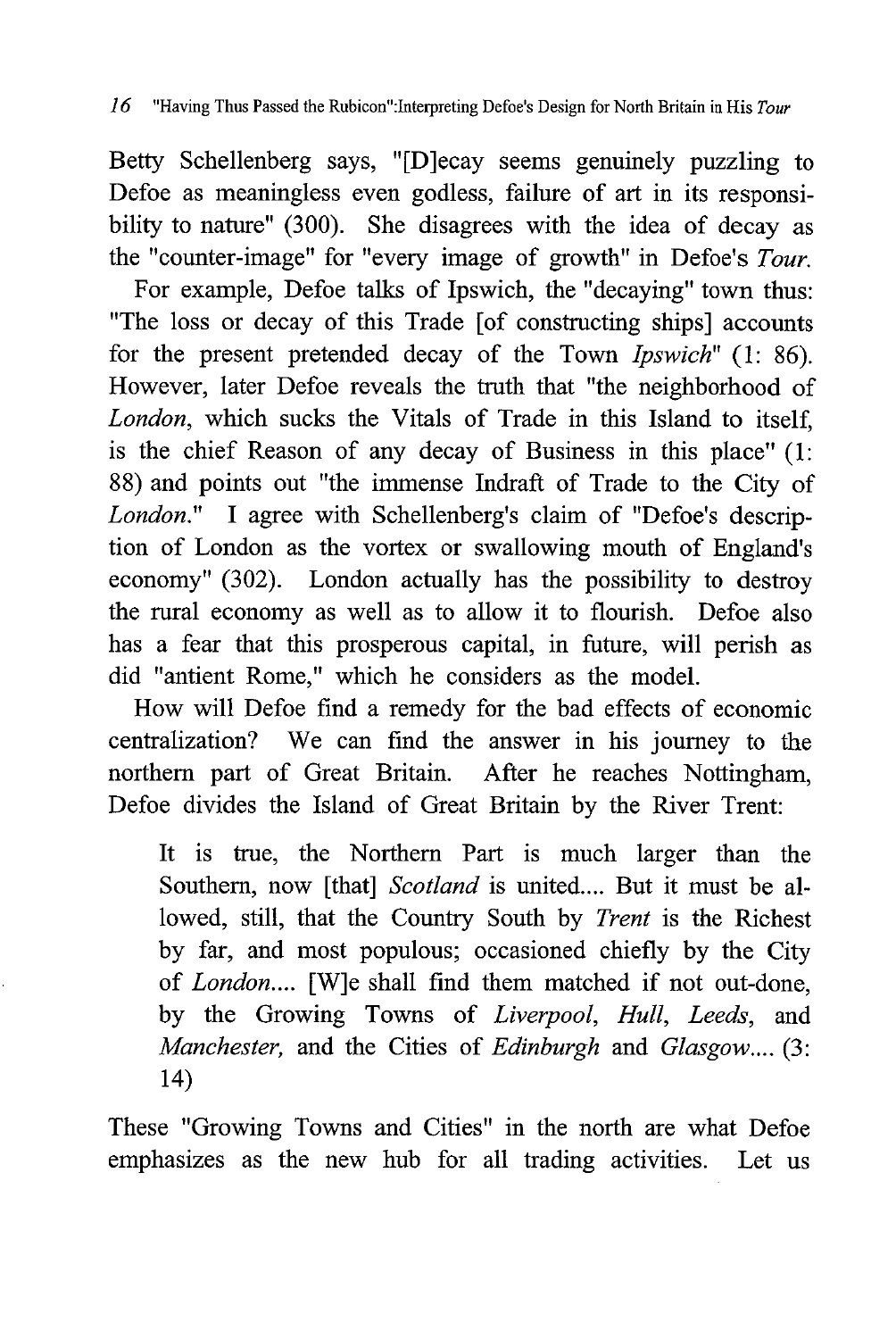examine the example of Hull in the mouth of the River Trent. He says that Hull is now matched with other European cities like Hamburg or Rotterdam in trade. Praising its growth, he concludes, "[T]here is more Business done in Hull than in any Town of its bigness in Europe" (3: 110).

Indeed, after crossing the River Trent, that Defoe can get rid of the bad influence of London. It is evident from Figure 1 that Defoe first makes small circuits from London. He says, "I BEGAN my travels, where I Purpose to End them, viz. At the City of London" (1: 51), he, at first, considers that the end of the circuit is London. However, later he makes the circuit larger through North England and Scotland. He also starts his circuits from Nottingham, Liverpool, and Edinburgh. For this northern part there is a little amount of updated information. Hence he becomes more engaged in visualizing the making of a national state.



Fig. 1 Defoe's Routes in his Tour (Rogers, The Text of Great Britain: Theme and Design in Defoe's Tour 18)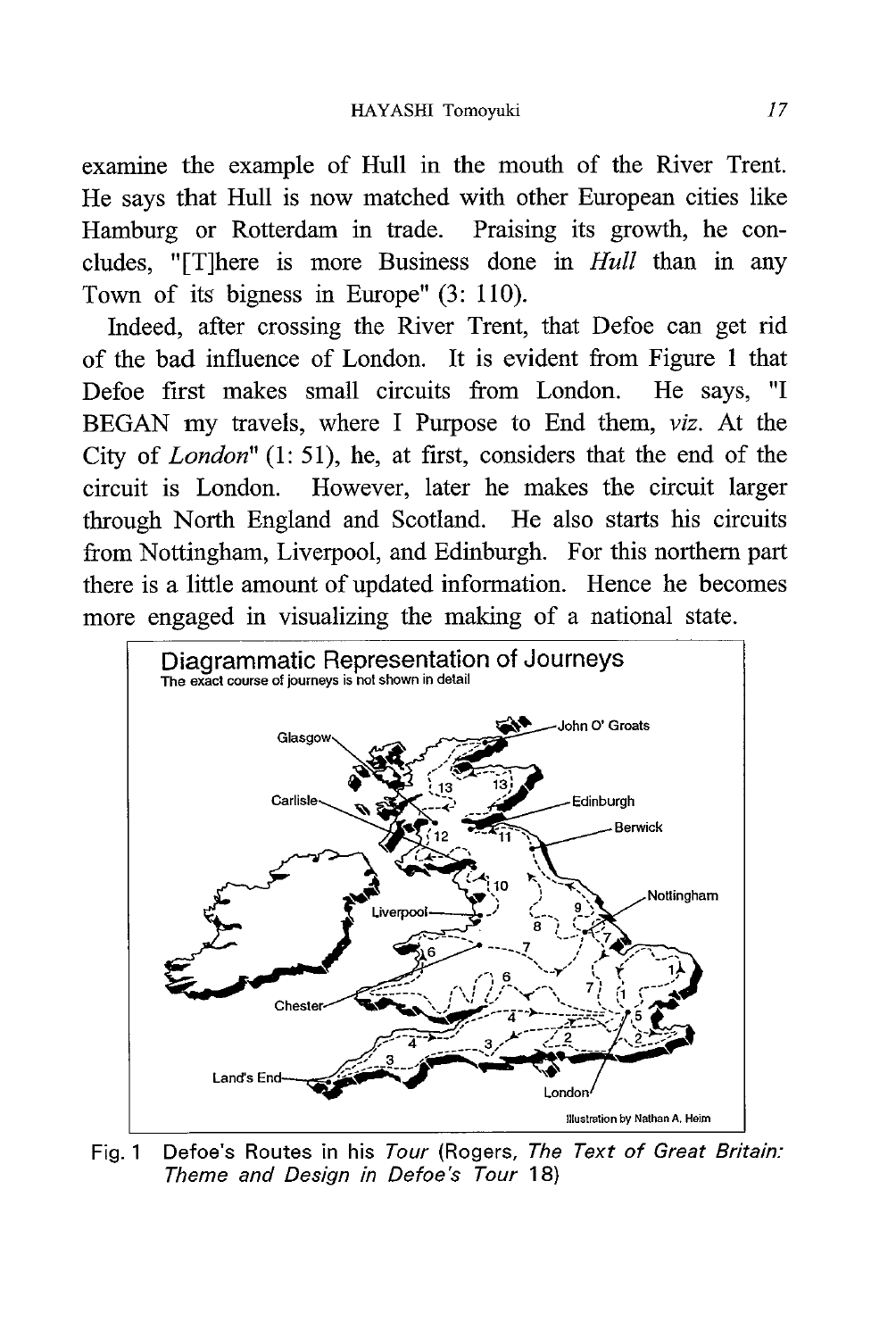18 "Having Thus Passed the Rubicon": Interpreting Defoe's Design for North Britain in His Tour

To Defoe, trade is particularly advantageous to the northern part of Britain. We should also direct our attention to his description of the Peak District in Derbyshire. When he crosses the steep hills, he is impressed by the bustling and prosperous town. He praises it as an "ideal" place, using a biblical image of the "past golden age".

People here... generally live to a great Age, a certain Testimony to the goodness and wholesomeness of the Country, which is, without doubt, as healthy as any Part of England; nor is the health of the People lessen'd, but help'd and establish'd by their being constantly employ'd and... they find a double Advantage by their being always in Business. (3: 63)

For Defoe, the place is ideal, for the "health" of people is directly connected to the "wealth" of their business. Here, it is interesting to note that this "health" is not completely related to the networks of London. Rather, people can get these benefits by being remote from the capital city. The "development" sometimes causes "decay" of towns like Ipswich for national prosperity. Defoe thus finds the real "healthy" and "wealthy" country.

Here arises a question: Why does Defoe use the phrase "crossing the Rubicon" while crossing the River Trent? He means "a point of no return," but he might have deliberately used the phrase to denote the political arrogance implied in such a mission. This entails a journey away from the capital city of London towards the boundaries to know about remote northern countries. As Caesar led his army from his province across the Rubicon, breaking the law, Defoe also tries to reinforce the merging of the "whole" of Britain, that's to say, England and Scotland. In chapter 2, I'll deal with Defoe's Scottish tour and consider Defoe's reemphasis on the benefits by the past Union of 1707.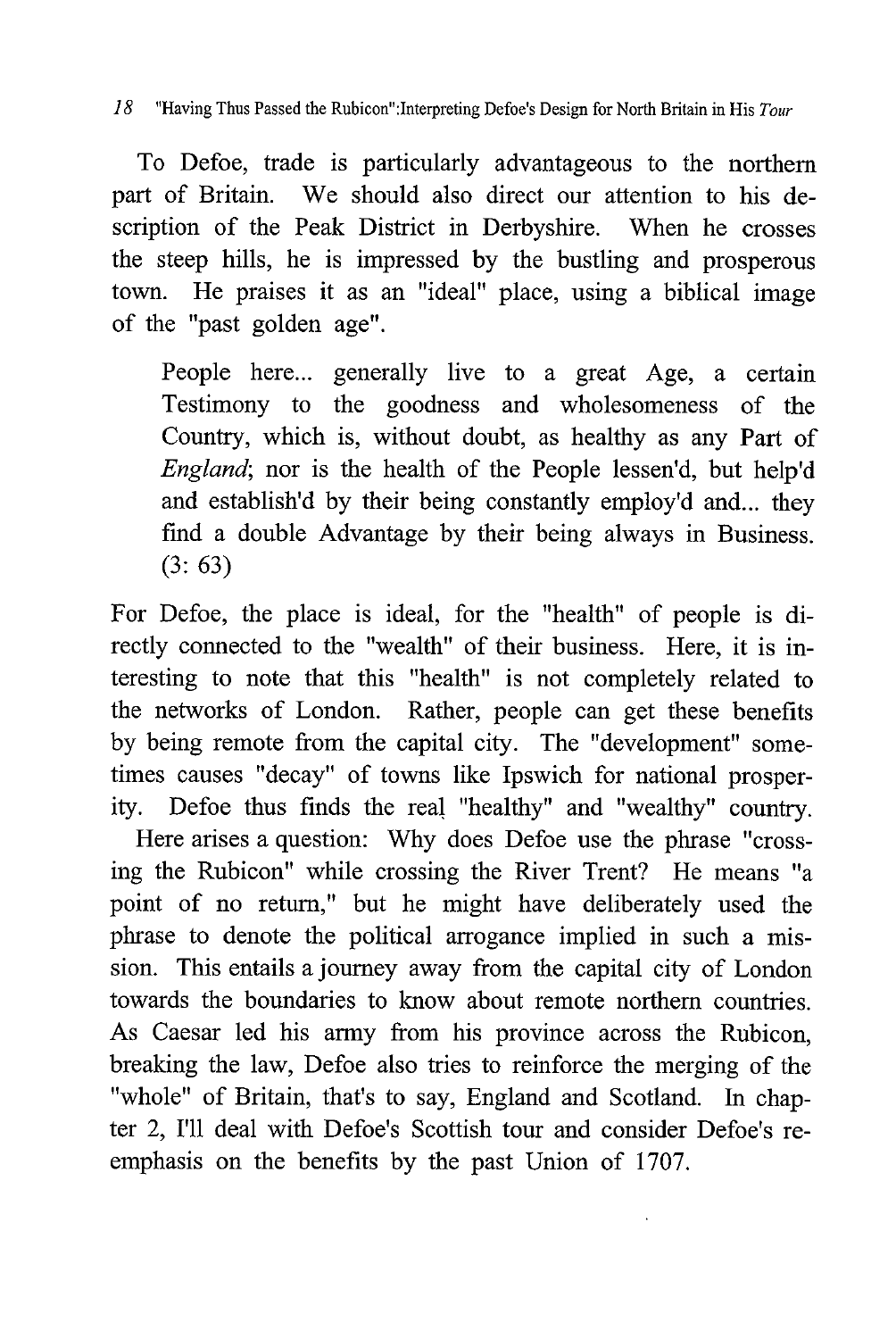# Chapter 2: Instruction of the Improvements

"[A]s I shall not make a Paradise of Scotland, so I assure you I shall not make a Wilderness of it," says Defoe before beginning the Scottish section. Then he adds to it, "I shall endeavour to shew you what it really is, what it might be, and what, perhaps, it would much sooner have been" (3: 148). Clearly, Defoe intends to show not only the facts, but also the possibility of improvements in Scotland. Some researchers criticize Defoe for his .<br>"English" perspective. Schellenberg says, "England and Scotland never quite become Britain, because Scotland has not succeeded in becoming England; or in other words, because Defoe's image of 'Britain' is in fact one of England" (306). However, I think it's also true that Defoe is one of the few eighteenth-century English writers who reflect deeply on the Scottish part of Britain. In his affection for Scotland, Defoe clearly exceeds other travel writers of the age like John Mackey (?-1726) or Celia Fiennes (1662-1741). I'll rather evaluate Defoe's position as a mediator between the two nations. First, I'd like to pay attention to his description of the rebellion of 1715.

Defoe says, "Scotland is now established in a lasting Tranquility.... I am still of Opinion Scotland will be Gainer [by the Union]: But I must add, that her own Nobility, would they be true Patriots, should then put their helping Hand to the rising Advantage of their own Country" (3: 237-38). In his Tour of Scotland, he frequently refers to the Jacobite Rebellion in 1715. He hostilely talks of the threat by the Old Pretender, James Francis Edward Stuart. He emphasizes that the Pretender's invasion is made with the support of France. He adds that many Scottish noblemen lose their honor and seats for the reason of their cooperation with the rebels. Defoe talks of the wisdom of the Duke of Gordon, who gets off "without a Forfeiture, having prudently kept himself at a Distance from them [rebels] till he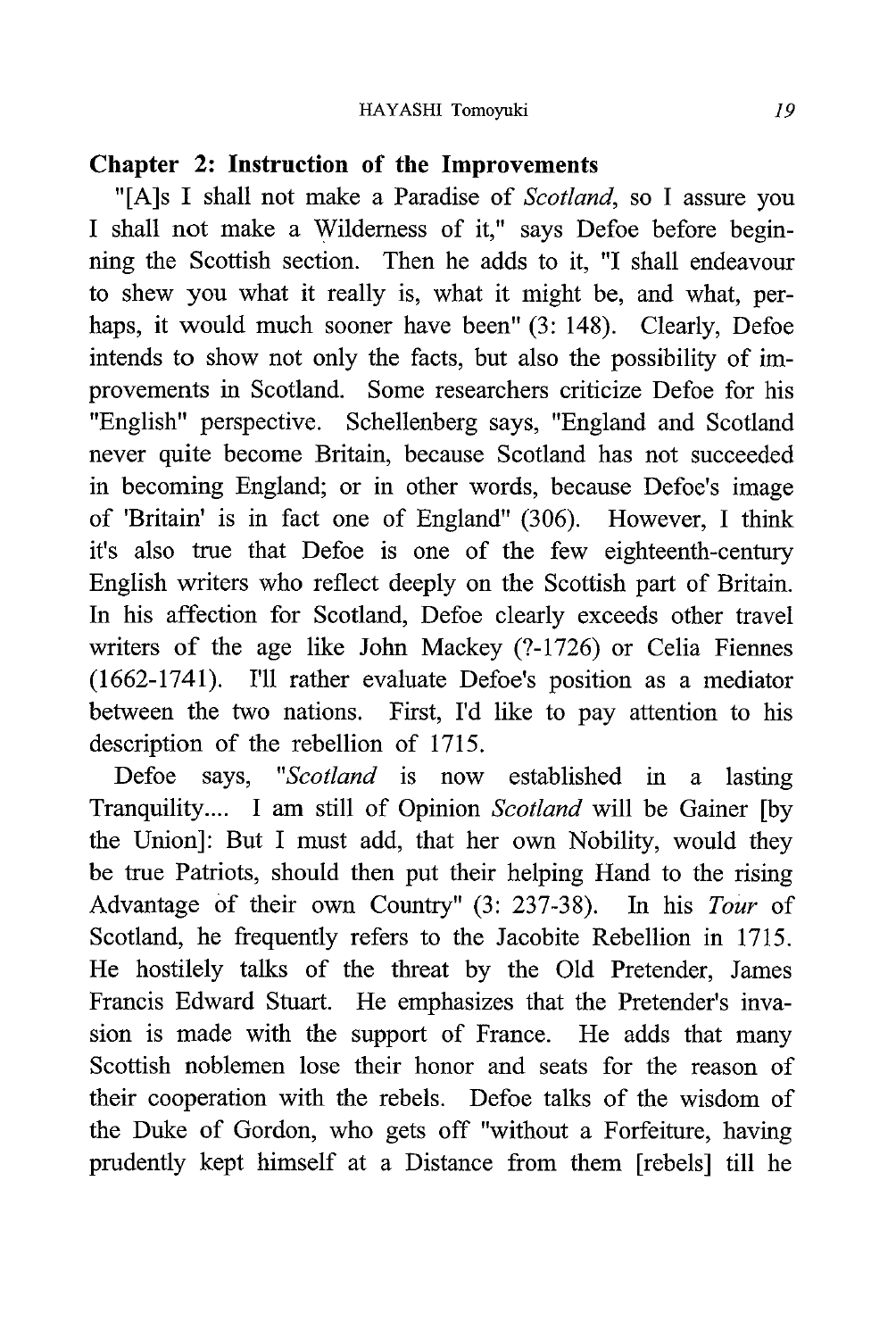might see the Effect of things" (3: 264). Giving the example of the Scottish nobility, Defoe emphasizes the necessity of being prudent during the Scottish rebellion.

He realizes the craftiness of Scotland from its response to the rebellion. He doubts if some cities can gain benefits from both opposing sides. He takes up Perth as an example. He says, "[T]he Towns men got so much Money by both Parties," and explains about it thus:

[T]he Pretender and his Troops lay near or in this Place a considerable Time; now the bare Consumption of Victuals and Drink is very considerable Advantage in Scotland, and therefore 'tis frequent in Scotland for Towns to petition the Government to have Regiments of Soldiers quarter'd upon them, which in England would look monstrous, nothing being more terrible and uneasy to our Towns in *England*. (3: 248)

As military camps, the war enriches Scottish towns like Perth. Defoe asserts that we cannot consider Perth as a victim, saying "It seems a little Enigmatick to us in the South , how a Rebellion should enrich any Place" (3: 247). To Defoe, there remains a doubt whether some towns in Scotland are cooperating with both the government and the rebels.

However, Defoe still emphasizes the national benefits gained by the Union. He tries to trust Scotland and its possibility for further development. He admits Scotland as the developing part by using words like "Gainer" and "the rising Advantage." Indeed, in describing Glasgow, he analyzes the benefits of trades thus:

 [H]ere is the Face of Trade, as well Foreign as Home Trade; and I may say, 'tis the only City in Scotland at this Time, that apparently Encreases and improves in both. The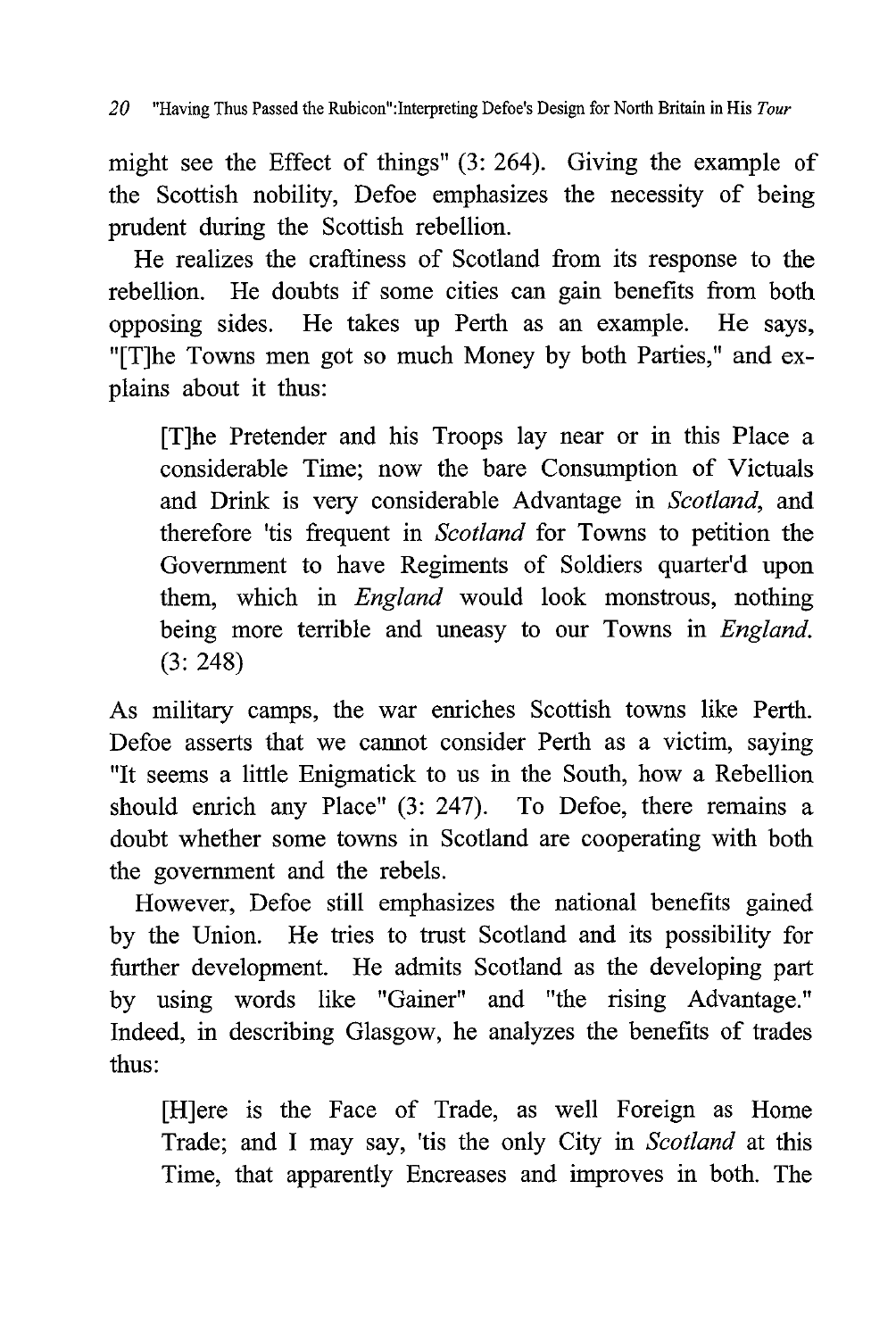Union has answer'd its End to them more than to any other Part of Scotland, for their Trade is new form'd by it.... (3: 200)

Defoe uses the phrase "the Face of Trade." It means Glasgow holds major portion of the trade in the United Kingdom. To his regret, Glasgow is the "only City" which receives the benefits, but Defoe is careful enough to use the phrase "at this Time." He believed that, in future, other cities in Scotland would also become as prosperous as Glasgow is. He therefore considers the need to "improve" Scotland further so that it becomes the ideal trade center.

As we pointed out in Chapter 1, river traffic is a very important factor for developing trade relations and enhancing the prosperity of the city. Defoe seriously discusses the necessity of the "Navigation of Art" by the canals in Scotland.

[T]he two Firths, from the Firth of Clyde to the Firth of Forth, have not an Interval of above twelve or fourteen Miles, which, if they were join'd, as might easily be done, they might cross Scotland, as I might say, in the very Center.

 Nor can I refrain mentioning how easy a Work it would be to form a Navigation, I mean a Navigation of Art from the Forth to the Clyde and so join the two Seas.... (3: 198)

He believes that the construction of the canal would be extremely advantageous for the growth of commerce. It is necessary that the canal run across the "Center" of Scotland to ensure a good flow of traffic between the eastern and western coasts of the country. Defoe's project of the canal is not impractical. His idea is realized in later years with the growth of a network of Scottish canals, like the Forth and Clyde canal. After all, Defoe insists on the expansion of river traffic as he does in England.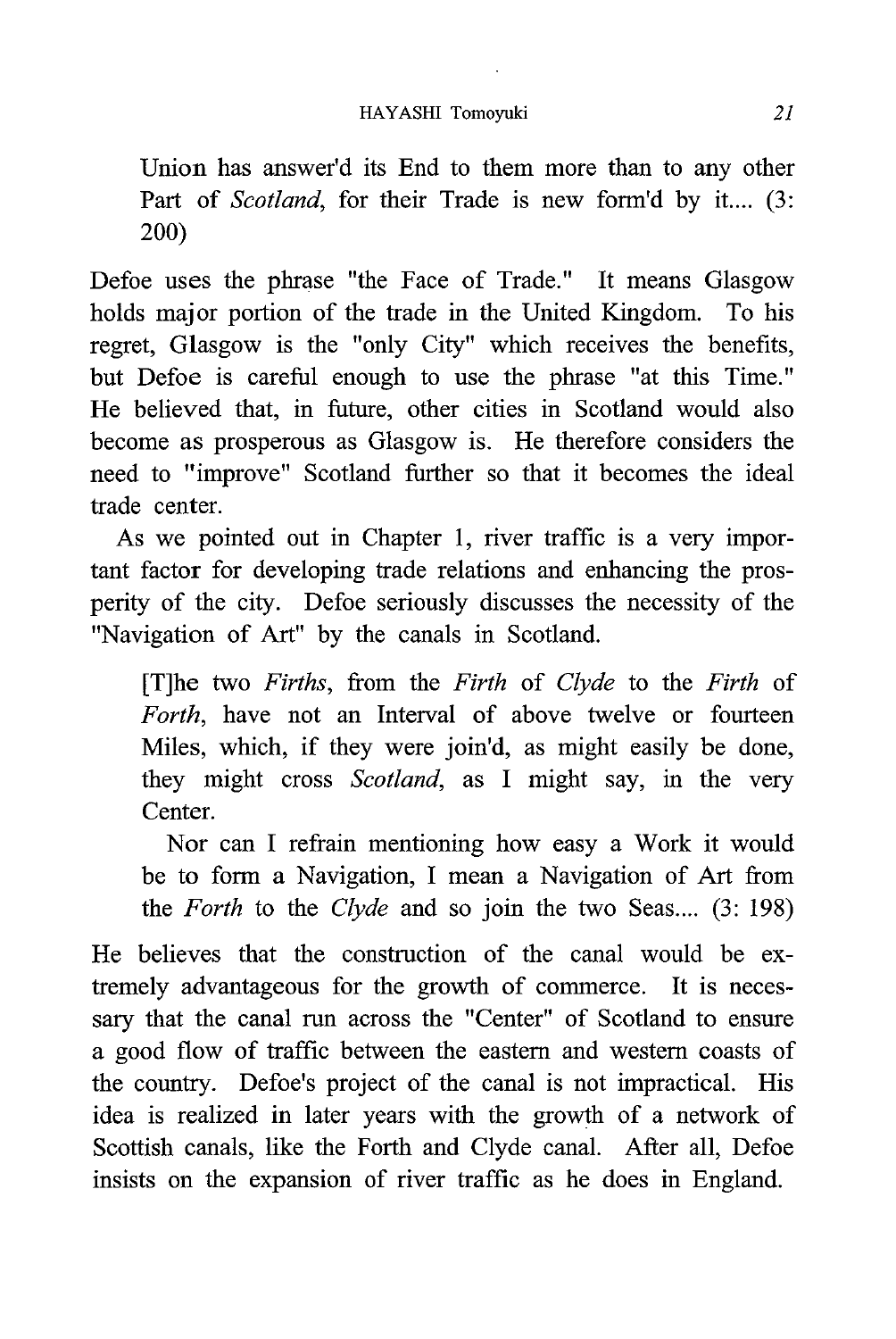Later, he talks of Glasgow thus: "Could this City but have Communication with Firth of Forth, so as to send their Tobacco and Sugar by Water to Alloway, below Sterling, as they might thence again to London, Holland, Hambrough and the Baltick, they would... in a few Years double their Trade" (3: 201). Hence, he reiterates the necessity of connecting Clyde and Forth by canal. By developing this effective network, he thinks Scotland can even trade with foreign countries like Holland, Hamburg, and the Baltic States. From these descriptions, it is evident that he considers Scotland's economic growth as an essential factor that can benefit the whole of Britain.

To understand the prospect of Scotland's development, it is necessary to have a clear knowledge of its geography. Defoe counts on Roman antiques as his milestones. We should not forget the fact that Defoe always refers to the history of Britania in the old age of Rome. For example, he sometimes talks of the "Roman Highway" near Cirencester , Warwick, and Perth, as the archetype of the traffic. However, he loses the trace of Romans in North Scotland. He says, "[T]he Firth of Tay was the utmost Bounds of Roman Empire in Britain", and that the General Agricola "always return'd to his Post, making the  $Tay$  his Frontier" (3: 254). He knows that North Scotland isn't familiar to the English, too. He says, "they [Geographers] are oblig'd to fill it up with Hills and Mountains, as they do the inner Parts of Africa, with Lyons and Elephants, for want of knowing what else to Place there" (3: 269). To project the actual picture, he needs to travel to John o' Groats, the northernmost point.

Then he claims the superiority of the English to the Romans in the former's feat of marching into Scotland, but ironically reveals the Scottish valor. While the Roman general returned to see no advantage from the conquest, the English relentlessly advanced further: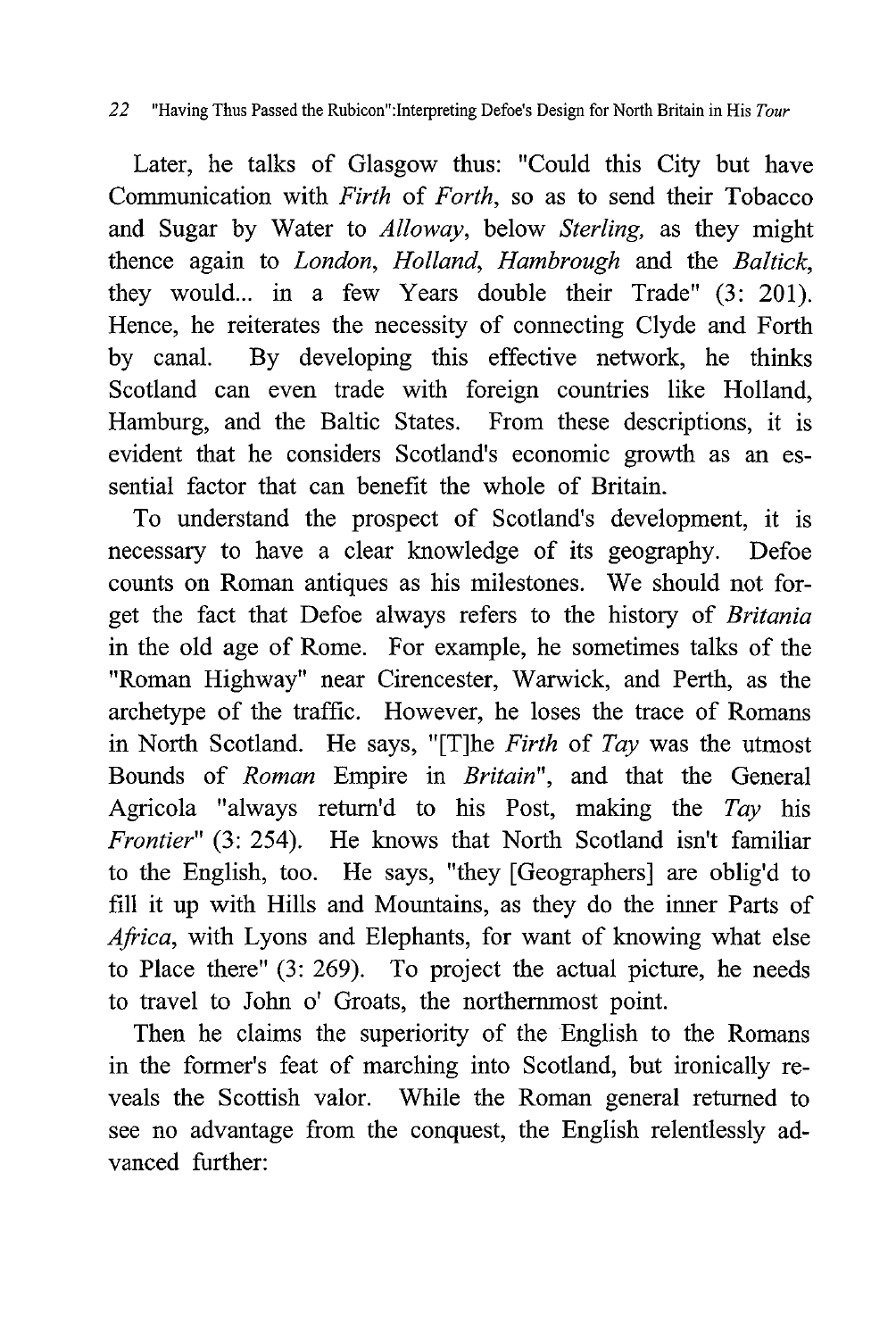[O]ur *English Caesars* have outgone the *Romans*; for *Edw*. I. as is said, pass'd the  $Tay$ , for he rifled the Abbey at Scoon.... And from these Retreats the Scots always return'd Antaeus like, with double Strength after every Defeat till in the next Reign they overthrew his Successor Edw. II at Bannockbourn, and drove the English out of the Whole Country.... (3: 255)

It seems that Defoe's English pride of the conquest gradually turns into praise of the unvanquished spirits of the Scots. Defoe doesn't especially touch this subject for fear that it would arouse the English trauma because this defeat results in "the Animosity... implacable between the two Nations" (3: 207). We can criticize the "English" Defoe, for what Edward I did can be seen as one of major causes of Scottish hostility, but it is wise of Defoe to refrain from writing about the history in detail for it could become an obstacle to the Union.

However, Defoe compares himself to the Roman General Julius Agricola many times in his Tour. We cannot deny the imperialistic designs that Defoe had in mind against Scotland. Then, should we consider Defoe's exploration only as a reflection of his desire for the invasion? This question poses a difficult problem. In a sense, his travel leads to its conquest. In the next chapter, we will then compare the descriptions of the capitals of England and Scotland, and I'd like to emphasize Defoe's idea of Edinburgh as another center of the north. Finally, let us move to the scene of the Borders. His act of climbing the Cheviot Hills can highlight his idea of peace by the Union.

#### Chapter 3: Defoe's Future Perspectives

Defoe makes a fair analysis of Edinburgh and describes it as "a large , populous, noble, rich and even still a Royal City" (3: 168). He defends its high location because Edinburgh stands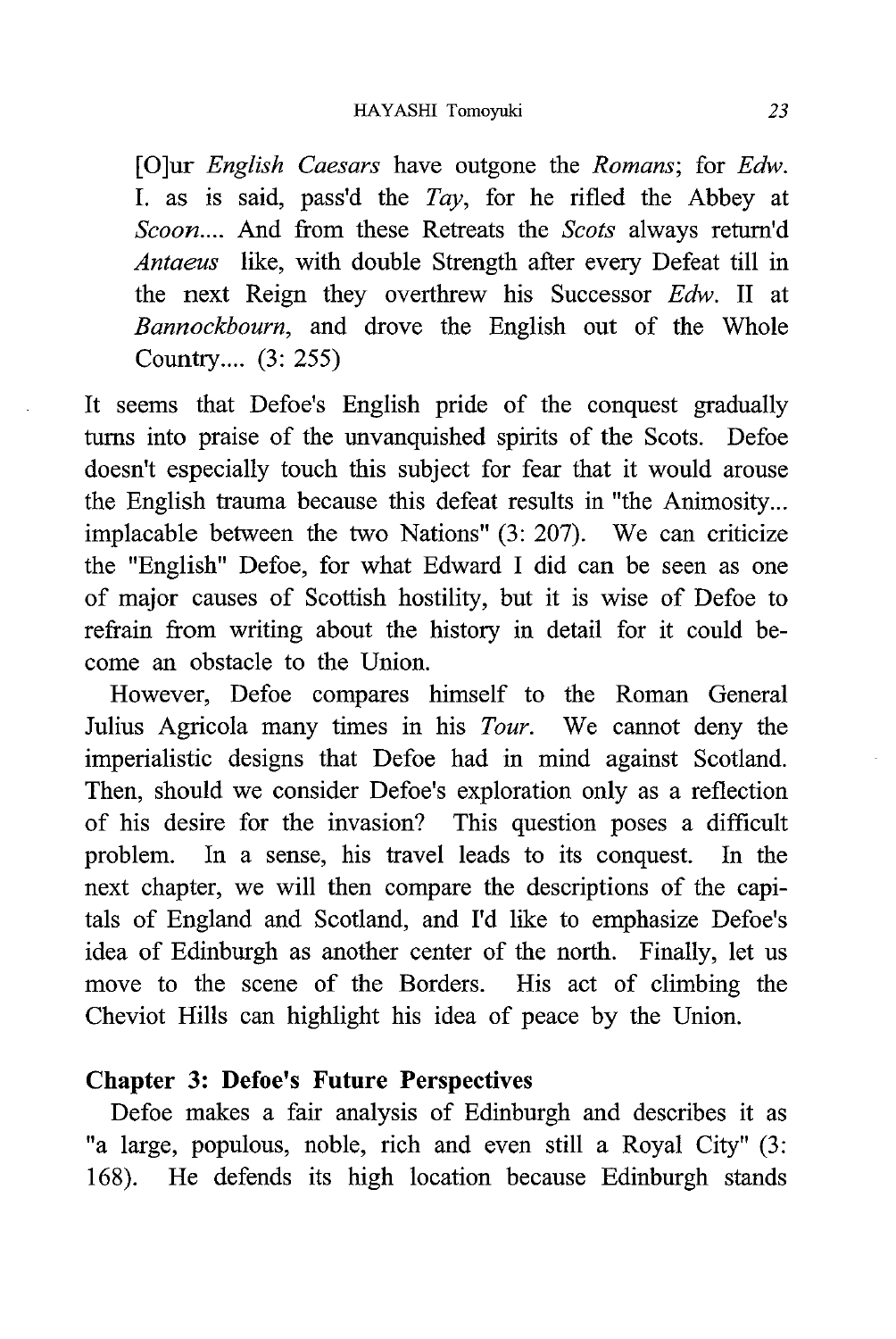upon the hill for fear of the sudden attack of enemies, which includes the English and the Irish. However, he also points out the fact that this also acts as a disadvantage, for it prevents the expansion of trade and increase in population. Defoe concludes that for the benefit of the city, he cannot consider it as "a Prospect in Hope" (3: 168). John Glendening says, "Examples like Edinburgh undermine Defoe's official position, never advanced very forcefully in the first place, that Scotland, rich in valuable attributes, has been enriched further by the Union" (44).

However, I disagree with Glendening's opinion because Defoe adds that Leith, the neighborhood town, which is located in the mouth of the river, should be considered as "the Sea-Port of Edinbugh"  $(3: 176)$ . He also says that Leith is "able to discharge" much more business than the Place supply" (3: 176). Defoe insists that the Scots should trade in more articles in this harbor than they did before, so that they can establish an important trade center. He again emphasizes thus: "Here had been a plain large enough to have contain'd a second London" (3: 167). The phrase "a second London" means that Edinburgh still has room to develop as a trade center. After all, Defoe's impression of Edinburgh is not so bad as Glendening suggests. He doesn't give up his hope for the future development of Edinburgh.

It reminds me of Defoe's description of London. Unlike Edinburgh, London lies on flat ground and Defoe says, "[A]s the City [London] stood before, it was strangely exposed to the Disaster, which happen'd" (2: 75). In a word, London, as a capital, had a fatal weakness to the disaster. However, owing to the Great Fire in 1666, people can, paradoxically, recreate the city much better than before. Here, he compares the past picture of London with the present one, and highlights the merit in the latter. He observes: "[T]ho' by the New Buildings after the Fire, much Ground was given up, and left unbuilt, to inlarge the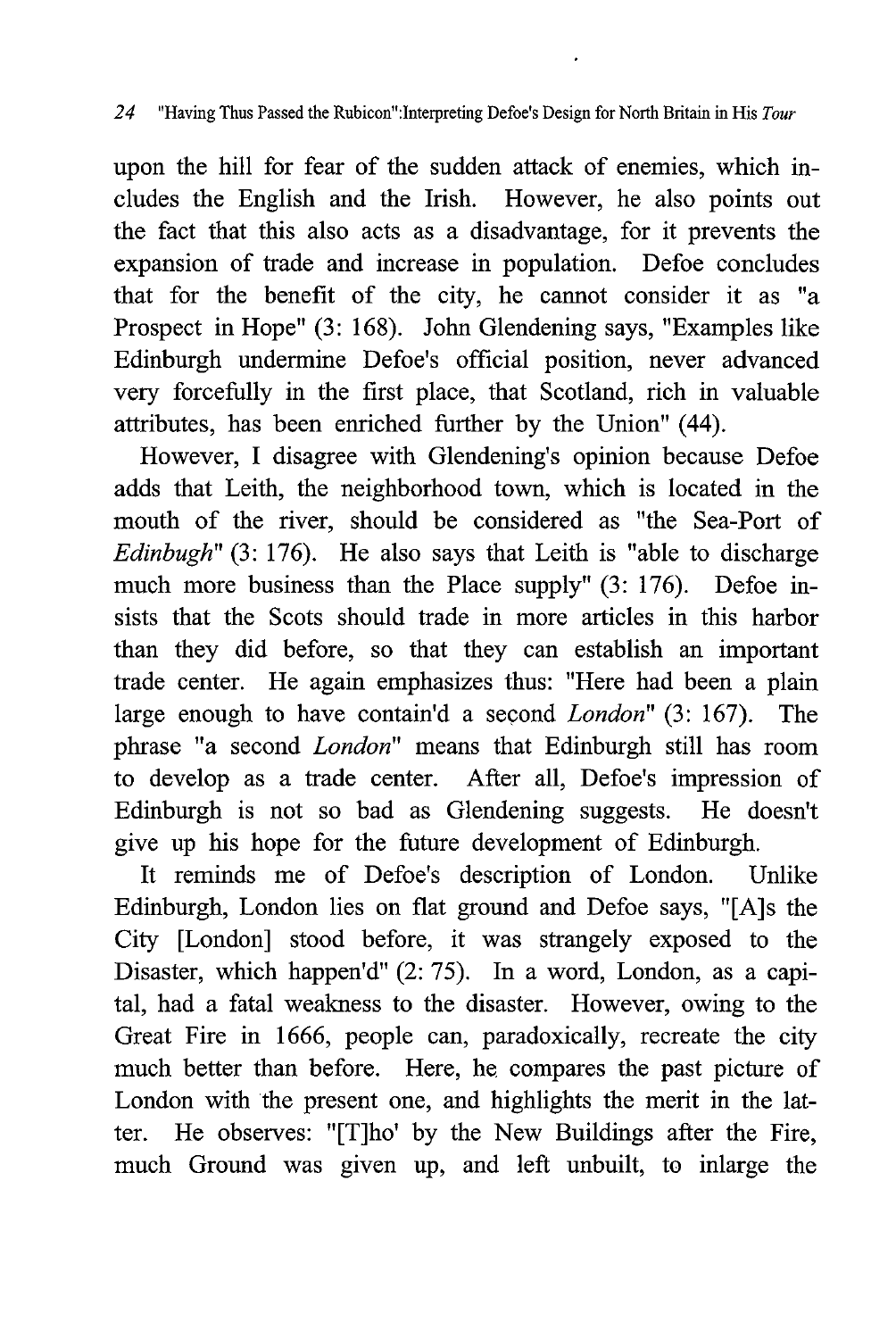Streets" (2: 75). Thus, Defoe convinces us that Edinburgh will be a much better city in the future as well as London.

Finally, we'll move to the Borders and analyze the scene of Defoe's climbing the Cheviot Hills. In his Tour, he crosses many mountains like the Pennines, as well as hills, but it is rare that he climbs the hills for fun. He begins this excursion at Kelso: "By the Sight of Cheviot Hills... we thought at Kelso we were very near them, and had a great Mind to take as near a View of them as we could" (3: 218). Defoe clearly knows that the battle had been fought between the Earl of Douglas leading the Scots and the Earl of Northumberland. He usually pretended to be indifferent to the past, saying, "The antiquity is not my work" (2: 11), but here he cannot help showing his interests in the battlefield by referring to the ballad of Chevy Chase.

Defoe says, "Here we enquired after the famous Story of Cheviot-Chase, which we found the People there have a true Notion of, not like what is represented in the Ballad of Chevy Chase, which has turn'd the whole story into a Fable" (3: 221). Defoe dismisses the credibility of the ballad as "a Fable" and tries to find "a True Notion." Thus, he cannot believe that this steep hill was the battlefield. However, the local people assured Defoe of the history: "both the Bodies [of army] meeting at the Foot of Cheviot Hills, fought a bloody Battle, wherein both the Earls were slain" (3: 221). Then he adds: "[S]o many kill'd on both Sides, that they that out-lived it, went off respectively, neither being able to say which had the Victory" (3: 222). We can thus observe that this place had been unfortunate for the English and the Scots. To learn of more about the history of hostility between the two kingdoms, Defoe decides to climb up the hill.

He hires a local guide to climb up the hill and says, "We were the more uneasy about mounting higher, because we all had a Notion, that when we came to the Top, we should be just as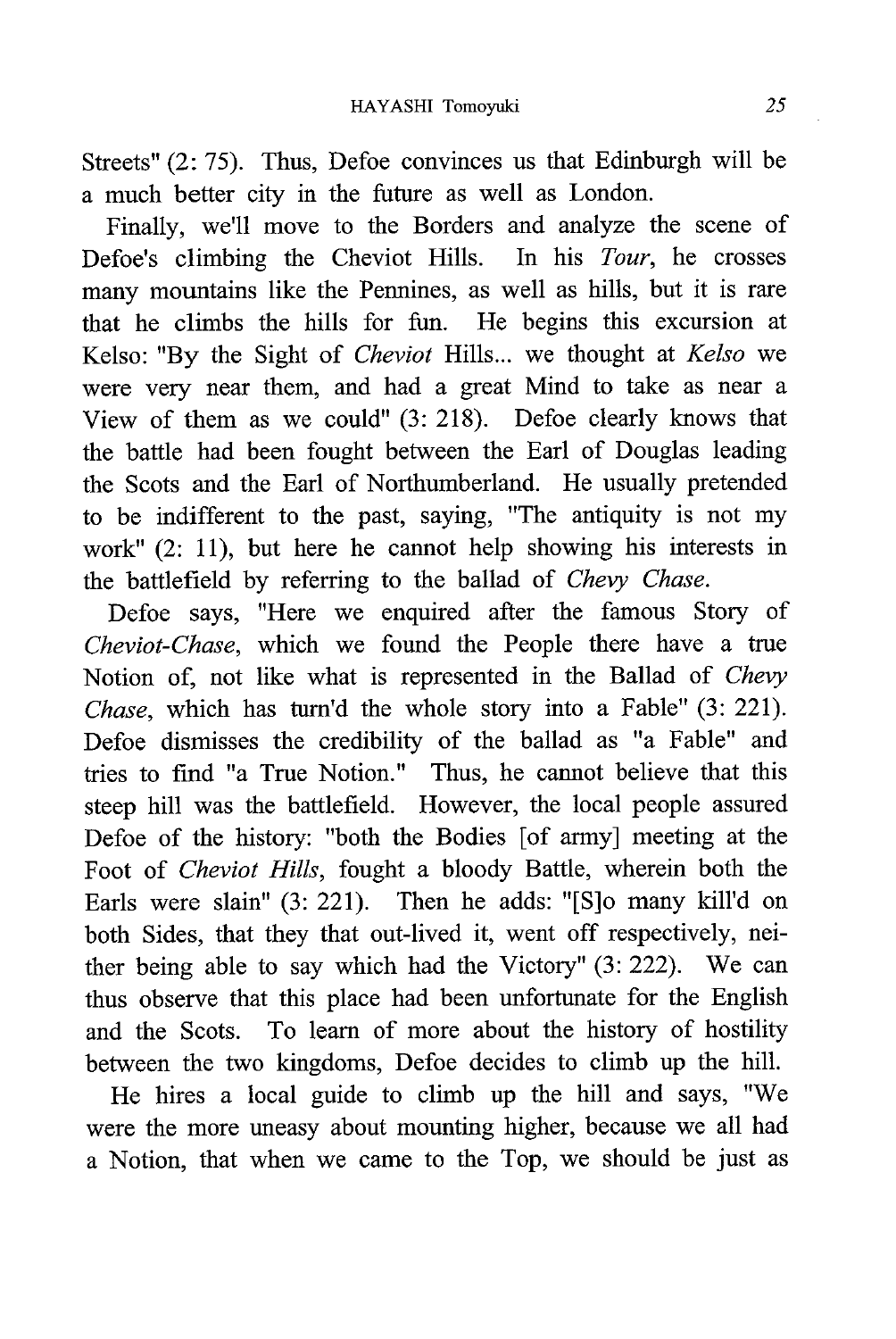upon a Pinnacle, that the Hill narrowed to a Point" (3: 220). He experiences many fears in climbing up the hill, but the guide soothes him. At the end, he gets to the top and feels satisfied with the view:

We saw likewise several Hills, which he [the guide] told us were in *England*, and others in the West of *Scotland....* We saw Berwick East and the Hills called Soutra Hills North, which are in sight of Edinburgh. In a Word there was a surprising View of both the united Kingdoms, and we were far from repenting the Pains we had taken. (3: 221)

The repetition of the phrase "we saw" shows Defoe's excitement in getting the panoramic view of England and Scotland. Defoe can imagine the peaceful sight of the Union from the top of the hill, where once the English had a bloody battle with the Scots. Peace, he thought, would be one of the best benefits of the Union.

Here he offers a maxim: "Fear magnifies the Object and represents Things frightful at first Sight, which are presently made easy when they grow familiar" (3: 221). Can we not use this idea as the remedy for the English trauma against Scotland which I referred to in Chapter 2? If the English and the Scots cease to fear each other for the benefit of the Union, they will surely understand the concept of the whole Island of Great Britain. Defoe says, "We were far from repenting the Pains we had taken." To know he can see Edinburgh "in sight" from the Borders, Defoe finds the merit of the city.

The Borders enable Defoe to explore the prospects in North Britain. He travels from south to north to acquire the knowledge of the countries. Then he appeals to readers effectively to make the Union possible. As I have mentioned earlier, Defoe is indeed one of the writers who reflect deeply on how Scotland can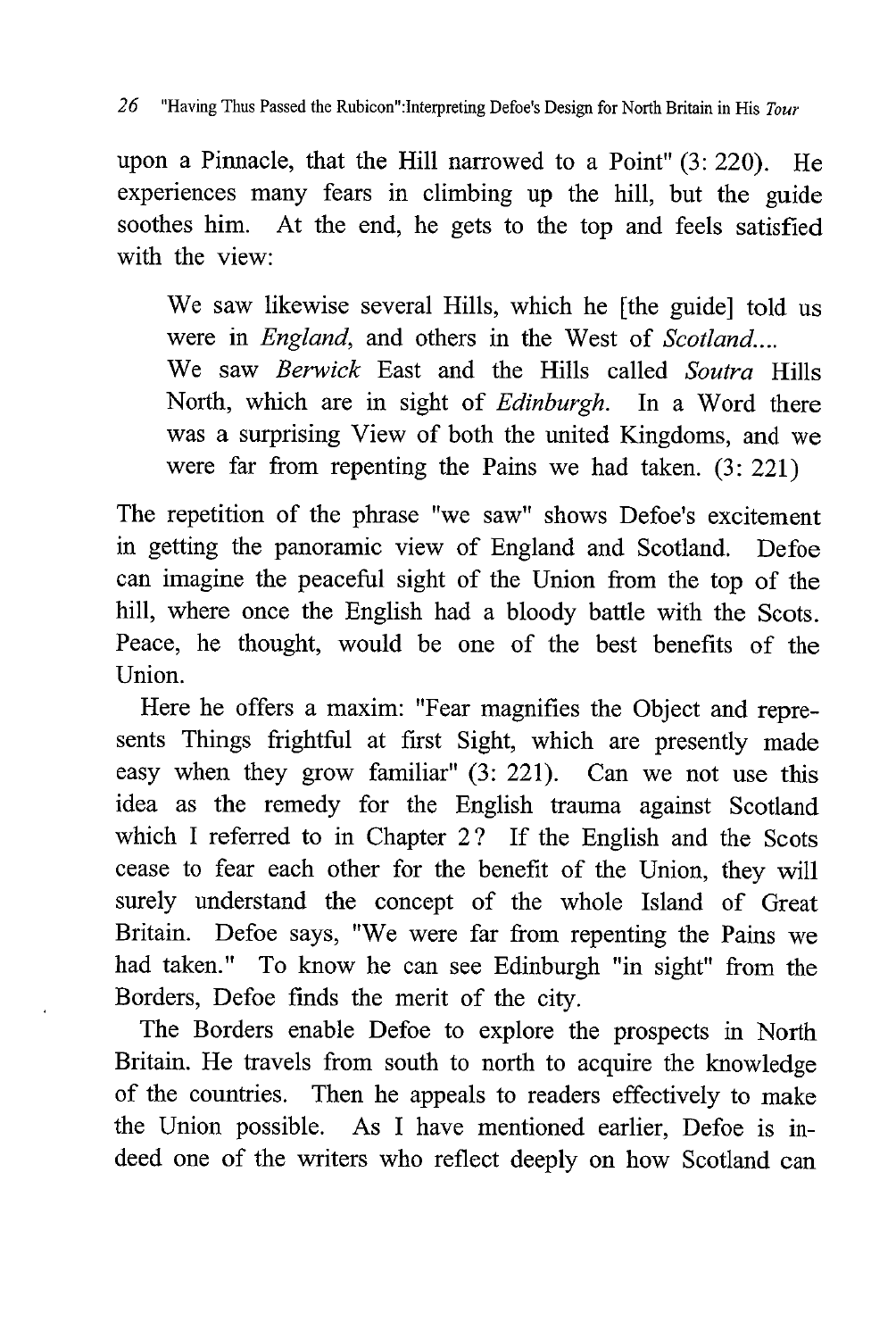bring about growth and development of the whole nation. From this perspective, Defoe's Tour becomes all the more interesting.

# Conclusion

In Tour, Defoe sees a horse race at New-Market and fancies himself "in the Circus Maximus at Rome, seeing the antient Games, and the Racings of the Chariots and Horsemen" (1: 118). Interestingly, Defoe uses the similar phrase at Nottingham in North Britain: "[H]ow it [the horse race] brought into my Thoughts the Olympick Games among the Greeks; and the Circus Maximus at Rome"  $(3: 21)$ . Thus, Defoe can envision the glory of ancient Rome in the cities in South and North Britain. Indeed, he consciously uses a similar phrase at Nottingham, for he adds that the amount of audience is "greater, as it was really more numerous, than ever I saw at Newmarket" (3: 21). As I have mentioned earlier, Defoe considers "antient Rome" as a model for Great Britain, but it is important to note that he doesn't compare London with Rome, but sees its glory in many rural places of Great Britain.

Defoe divides Great Britain into North and South by the River Trent and considers Scotland as an excellent part of the whole Britain. Although the metaphor of the Roman general Agricola implies an inherent imperial ambition, especially with regard to Scotland, Defoe prefers a peaceful amalgamation of the North and South. He thereby considers how North Britain may be developed in the future. After all, Defoe judges "the Whole Island" fairly, paying attention especially to the commerce. His Tour was actually one of the bestsellers in the eighteenth century. It became famous especially as a guide to the commercial activities of all parts of the nation.

He always insists on water navigation, and emphasizes the development of canals for Scotland. His dream partly comes true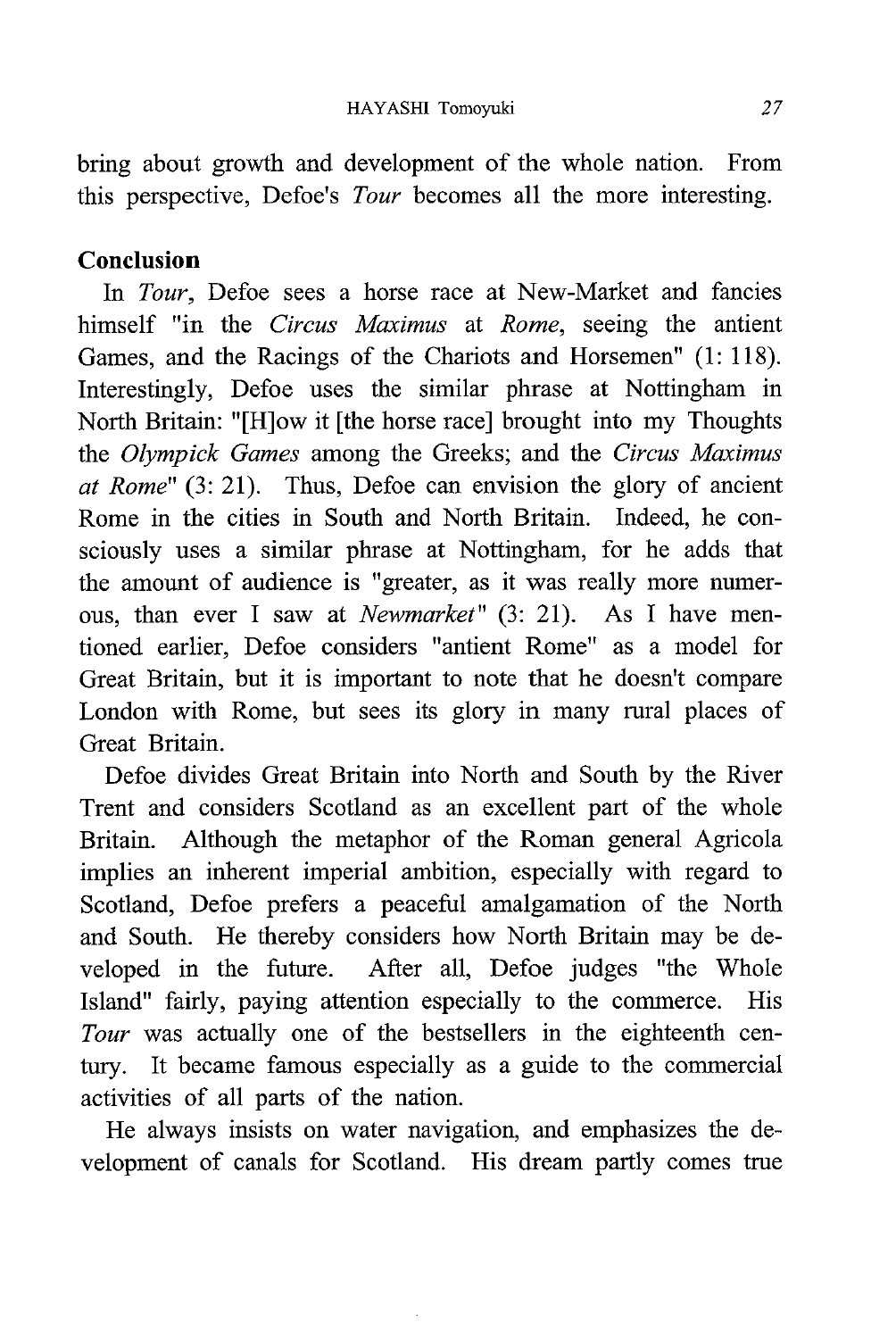as the Forth-Clyde canal. Actually, the benefits of the canal greatly contribute to the prosperity of many cities in Scotland. However, he cannot foresee the further Jacobite rising in Scotland in 1745. By this war, the English and the Scottish, again, came to hate each other. His efforts to pacify both nations can be considered premature. Yet, it is also true to this rebellion that Defoe considers Bannockburn as the trauma. The same thing happens in the battles like Culloden in 1745. Ironically, the Scots are more suppressed after 1745.

For these reasons, Defoe's Tour is highly rated by recent scholars. It is often said that Defoe considers London as a center of trade, but the truth is that he spends more pages describing rural places than London itself. A close reading will reveal that he emphasizes the fact that products in these places are transported not only to London, but also to the North, or foreign countries like France, Germany and the Netherlands. He clearly gets rid of what we call "London-centrism" by treating the North independently from the South. Hence, Defoe uses the title "Rubicon" to the River Trent in order to suggest future prosper ity. By traveling himself, Defoe proves the fact that North Britain can be a great trade center. His greatest achievement is to make his readers aware of this economical network in Great Britain.

#### **Notes**

1. Daniel Defoe, A Tour thro' the Whole Island of Great Britain, 3 vols. ed. John McVeagh (London: Pickering and Chatto, 2001). Vol. 2, p.9. All references to the novel are to this edition: Volume and page numbers are shown within parentheses hereafter. In this thesis, I have abbreviated the title  $A$  Tour thro' the Whole Island of Great Britain to Defoe's Tour.